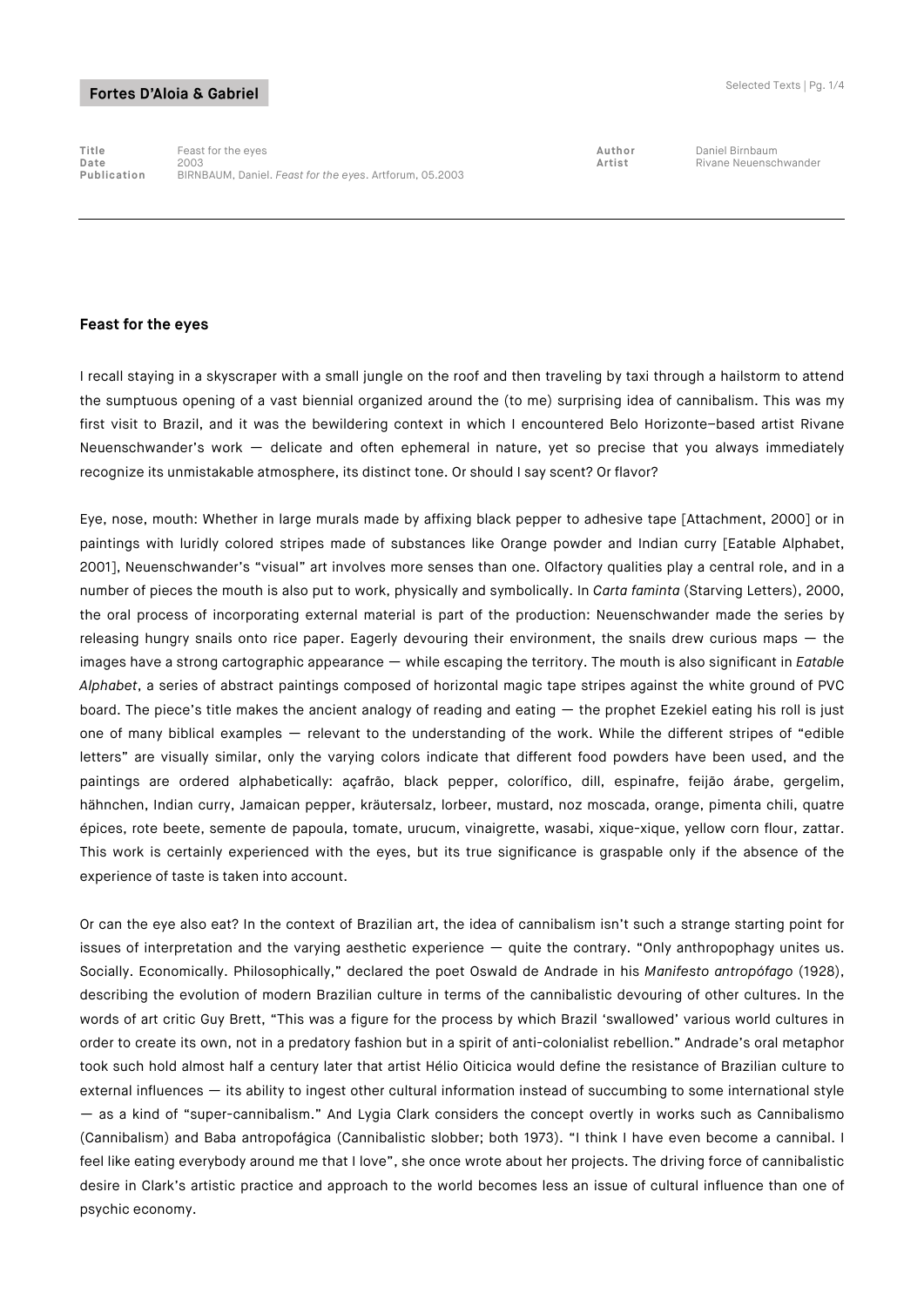**Title** Feast for the eyes **Author** Daniel Birnbaum **Date** 2003 **Artist** Rivane Neuenschwander **Publication** BIRNBAUM, Daniel. *Feast for the eyes*. Artforum, 05.2003

Without wanting to reduce Neuenschwander's art to her famous predecessors' productions or to the modernist discourse of antropofágia, one cannot help but note, given her snails and "edible" letters, the presence of this typically Brazilian theme in her work: forms "eating" each other, continually incorporating, digesting, or assimilating others. Her art is full of containers and vessels, bubbles and receptacles. In *Continente/Andando em círculos* (Continent/Walking in Circles), 2000, which comprises a number of aluminum basins filled with water and coconut soap, one container will sometimes hold another, smaller container floating like a strangely hollow island in the liquid. And in *Pertence. não pertence*. (Belong. Not Belong.), 2001, photographs show one, two, or three beetles sitting partially inside one, two, or three soap bubbles——a game of containing or being contained that is played out in all possible combinations. Totally straightforward yet nonetheless mysterious is *Mal-entendido* (Misunderstanding), 2000, a sculpture consisting of almost nothing more than an egg floating in a water glass, sticking up partly but also appearing underwater, seemingly much bigger thanks to the enlarging effect of the convex liquid container.

Time also eats. After all, Saturn (the Roman God of harvests, known as Kronos in Greece) devoured his own children. And if ingestion is one recurring theme in Neuenschwander's work, the relentless passage of time is another — and a possible link between them is the notion of melancholia. In his 1917 essay "Mourning and Melancholia," Freud explains the melancholic person's inability to get over loss as a "cannibalistic" oral fixation. Instead of working through the traumatic loss in a productive way  $-$  as does the person who actively mourns  $-$  the melancholic internalizes the lost object, thus producing an aching inner spatiality of agonizing phantasms. On a symbolic plane, the melancholic "eats" the absent object instead of accepting the loss. This theory, eccentric as it may seem, has been extensively elaborated in psychoanalytic literature, from Karl Abraham's writings in the '20s to Julia Kristeva's 1987 study Soleil Noir: Dépression et mélancolie. (A number of key essays on the topic were penned by French psychoanalyst Pierre Fedida, who counted Lygia Clark among his patients in the early '70s.)

Many of Neuenschwander's objects and installations display her intense interest in organic substances — dried flowers, desiccated insects, fruit, soap, garlic, paprika and tomatoes. With a keen sense of nature's ephemerality, she has produced a large number of works that seem to capture materials, living or dead, right at the moment before they change state or disappear. But the ethereal and melancholic beauty of decay and decomposition is not the only attraction of time's relentless flow for Neuenschwander. She is just as interested in the repetitions of simple chronometers, such as rhythmically dripping water — which the artist has used both on a small scale (with water drops falling gently from a plastic cup) and large. In *Chove chuva*, 2002, the central piece in the artist's exhibition last year at the Museu de Arte da Pampulha in Belo Horizonte, twenty-five aluminum buckets filled with water were suspended in air, each one with a hole in the bottom so water dripped into other buckets placed on the floor. Every four hours a museum employee would refill the artificial waterfall, using a ladder that was also part of the display.

And then there are Neuenschwander's calendars based on expiration dates — the tiny printed numbers on a can or package that are meant solely to provide information about a product's limited life span but which speak inadvertently of our own predicament as well: finitude. For *Deadline Calendar*, 2002, Neuenschwander collected food items displaying "Best Before" dates and placed these dates (one for each day of the year) in each of twelve frames, one for each month. The strictly ordered multitude of lurid pieces of packaging thus represented a full year's cycle — every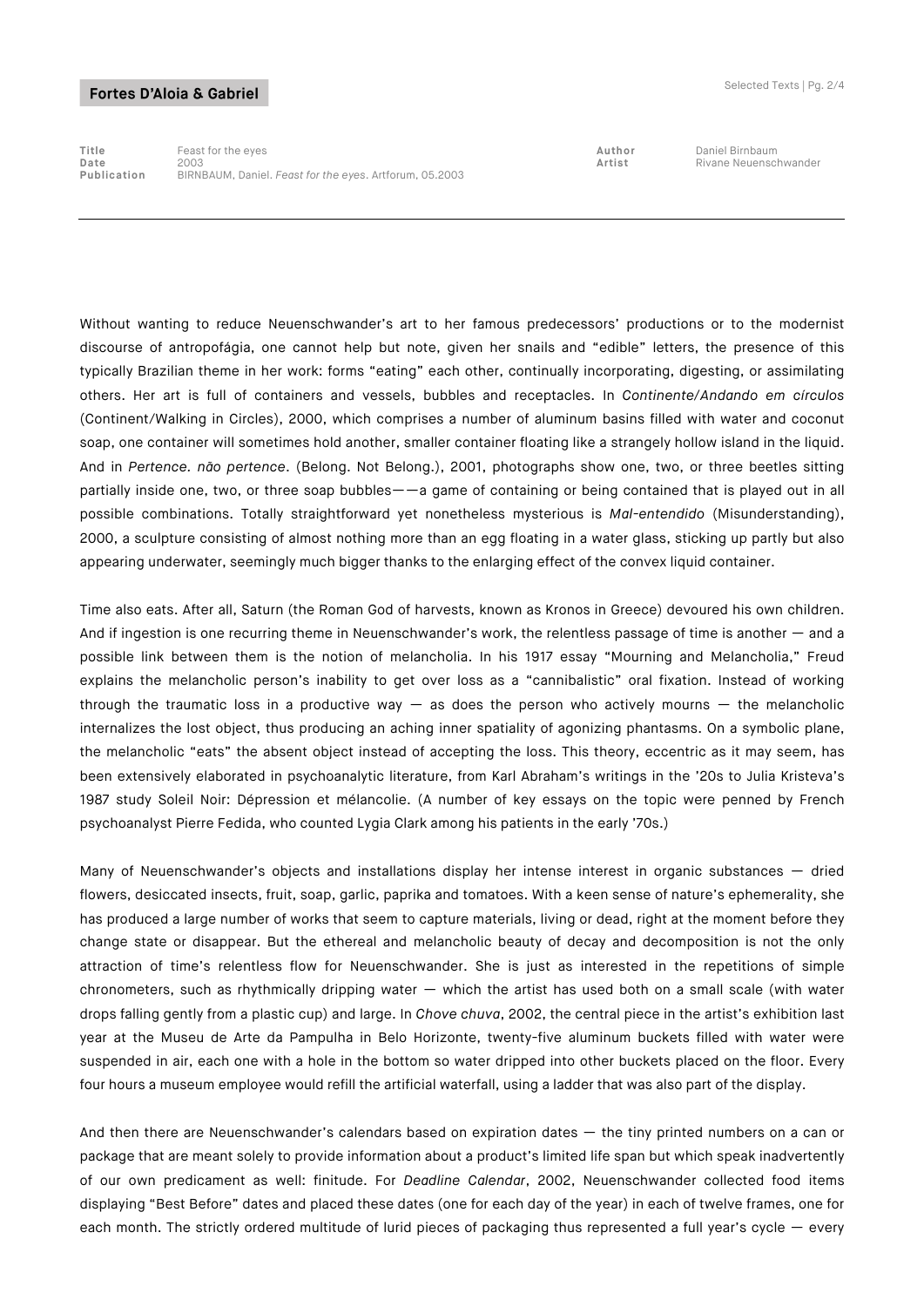**Title** Feast for the eyes **Author** Daniel Birnbaum **Date** 2003 **Artist** Rivane Neuenschwander **Publication** BIRNBAUM, Daniel. *Feast for the eyes*. Artforum, 05.2003

day a memento mori. An accompanying piece, *Found Calendar*, 2002, speaks just as explicitly about time's passage and its organization according to the cycles of sun and moon. The artist placed bits of paper from ads, tickets, and newspaper articles — each one bearing a number, from one to thirty-one — and placed them in order under glass. Thus, she constructed her own calendars for the very months during which the exhibitions took place. A third piece referencing the lunar cycle, *Still-Life Calendar*, 2002, is more oblique, consisting of a wall covered with thirty-one still life paintings. If not for the title, and perhaps the number of images, the viewer would hardly have guessed that these paintings — acquired from different painters at street-markets and partly covered with ground black pepper (a recurring ingredient in Neuenschwander's production) — would constitute some kind of calendar. Still, the bananas, apples, and other pieces of fruit depicted all possess a similar hue, thanks to Neuenschwander's thin film of spice, making them perhaps most arresting for their olfactory properties — a reversal of the senses that is a key characteristic of her art.

The mouth, as Hegel liked to point out, is the privileged connection between interior and exterior, between subjectivity and the world of objects  $-$  the site where nourishment enters the metabolic system, and thought, via language, becomes perceivable by the senses. Of course, the medium for thought is the voice, which is characterized by a unique kind of self-effacement: Thoughts enter the world but often evaporate immediately with hardly a trace. In a series of miniatures titled "*Involuntary Sculptures (speech acts)*," 2001–2002, Neuenschwander considers places where speech is particularly present: the tables of restaurants and cafés. Napkins, toothpicks, straws, matches, and matchboxes are spontaneously formed into small sculptures that are, in effect, traces of conversation. "The communication and consumption occurring with the mouth during their creation is echoed and then transformed," writes Olukemi Ilesanmi, curator of Neuenschwander's recent exhibition at the Walker Art Center in Minneapolis. "The hand folds, cuts, tears, spikes in similar relation to the multitasking mouth that chews, articulates, spits, and hums." This series of miniatures — constructed out of the things you find on dinner tables — thus represents a catalogue of oral activities. Catalogues, maps, alphabets, calendars: Neuenschwander utilizes not only the devices with which we measure time but also conventional tools that order the universe and so turn the chaos of things into a structured, even meaningful, web. While her series of snail-eaten sheets of rice paper composes an entire atlas of imaginary continents, a number of other works seem to allow nature itself to talk to us. In *Word/World*, 2001, a grainy six minute Super-8 film made in collaboration with fellow Brazilian Cao Guimarães, ants carry tiny banners saying word and world. The film's close-up views make the ants appear to be gigantic black-and-white monsters who deliver the message that the world can be read——that the structure of the world is linguistic. Similarly, in *Love Lettering*, 2002, a video Neuenschwander produced with her brother Sergio (who, as a neuroscientist and student of the cognitive biologist Francisco Varela, seems open to speculative renderings of natural processes), small goldfish swim back and forth in bright blue water, with little banners trailing behind them reading my dear, my love, and kissing — obviously fragments from a love letter. In the same vein, the large installation *Palavras cruzadas* (Scrabble), 2000, consists of a labyrinth of cardboard boxes and hundreds of peeled, dehydrated oranges. The large aromatic fruits are carved so that each one bears a letter. Again, the artist creates an "edible" alphabet, but this time one that you may touch and use: Audiences are invited to form words, to play "Scrabble" with the fruit — that is, to make sense out of nonsense. To read is to eat, to eat is to read — such is the oral obsession of the hermeneutic tradition, from the founders of biblical exegesis all the way up to Hans-Georg Gadamer's Verschmelzung, his attempt to assimilate and digest the texts he